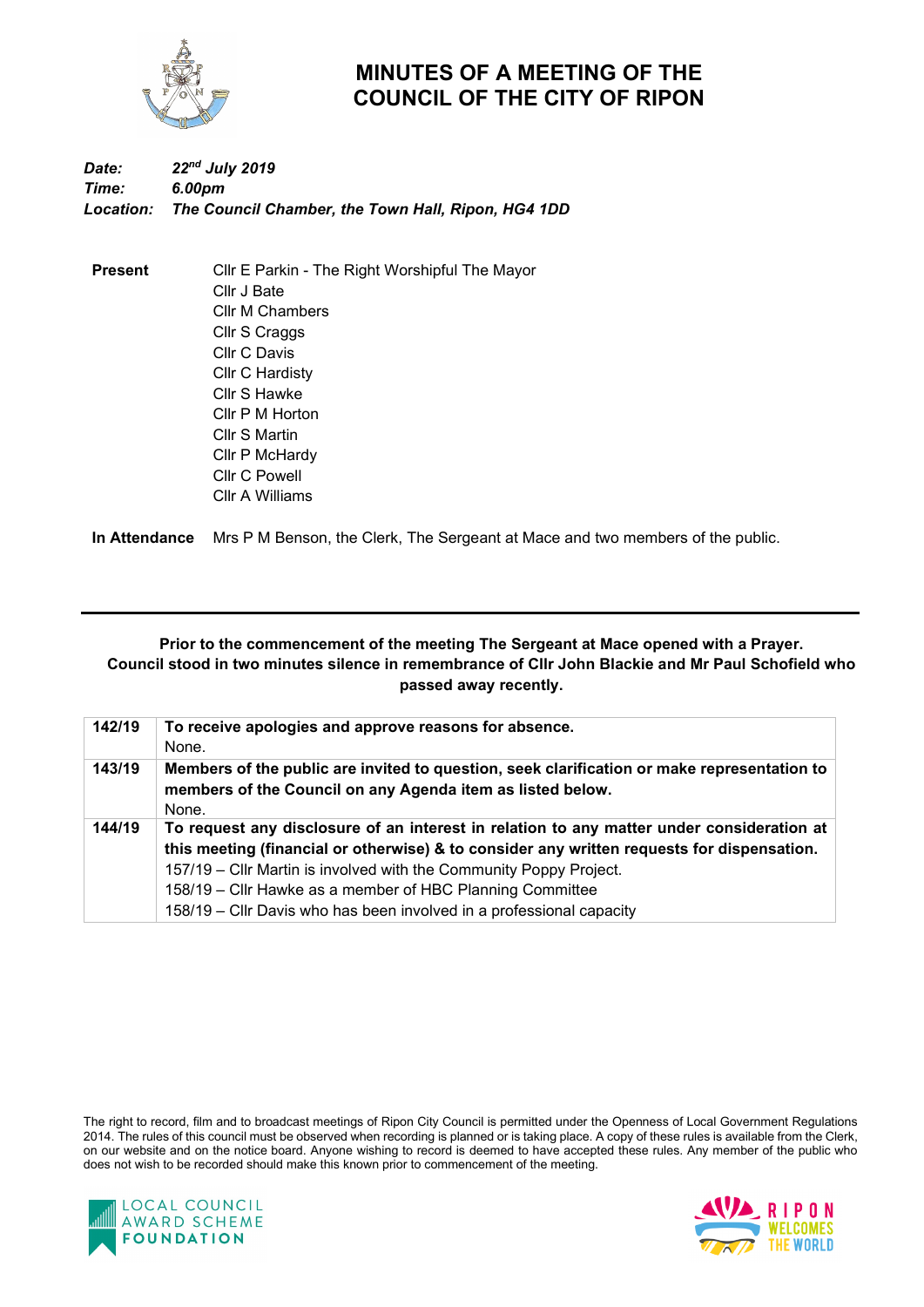| 145/19 | To consider and approve the Minutes of the Meeting held on 24 <sup>th</sup> June 2019.                                                                                                                                                                                                                 |  |  |  |
|--------|--------------------------------------------------------------------------------------------------------------------------------------------------------------------------------------------------------------------------------------------------------------------------------------------------------|--|--|--|
|        | That these be accepted as an accurate record of proceedings with the following amendments.                                                                                                                                                                                                             |  |  |  |
|        | CIIr Williams requested that his name had been recorded as abstaining prior to the vote on the<br>Community House grant item.                                                                                                                                                                          |  |  |  |
|        | <b>Proposed - Cllr Williams</b><br><b>Seconded - Clir McHardy</b>                                                                                                                                                                                                                                      |  |  |  |
|        | RESOLVED by a show of hands with one abstention.                                                                                                                                                                                                                                                       |  |  |  |
| 146/19 | To receive an update on the Town Hall Lease and position on the outstanding<br>1.<br>Harrogate Borough Council invoices and agree appropriate action;                                                                                                                                                  |  |  |  |
|        | That the council is in a position to settle the outstanding invoices; that the situation on the                                                                                                                                                                                                        |  |  |  |
|        | lease has improved and that any matters remaining are minor matters.  Noted that a four<br>year lease has been requested.                                                                                                                                                                              |  |  |  |
|        | <b>Seconded - Cllr Chambers</b><br><b>Proposed - Cllr Williams</b>                                                                                                                                                                                                                                     |  |  |  |
|        | RESOLVED by a show of hands with one abstention.                                                                                                                                                                                                                                                       |  |  |  |
|        | 2. To consider the redecoration of the office and maintenance required to the window<br>and agree appropriate action.                                                                                                                                                                                  |  |  |  |
|        | That subject to the lease being agreed quotations for the repainting of the office,<br>replacement of lighting and carpeting are obtained.  The repairs required to the window<br>are noted, the window is in dreadful condition. It is hoped that these can be included in<br>the lease negotiations. |  |  |  |
|        | <b>Proposed - Cllr Williams</b><br><b>Seconded - Clir McHardy</b>                                                                                                                                                                                                                                      |  |  |  |
|        | RESOLVED by a show of hands with one abstention.                                                                                                                                                                                                                                                       |  |  |  |
| 147/19 | To note that successful awards have been made from Harrogate Borough Council's District                                                                                                                                                                                                                |  |  |  |
|        | Improvement Fund in respect of the following:                                                                                                                                                                                                                                                          |  |  |  |
|        | 1. Bus Station Improvements;                                                                                                                                                                                                                                                                           |  |  |  |
|        | CIIr Chambers advised that TransDev will take this project forward and work directly with<br>Harrogate Borough Council.                                                                                                                                                                                |  |  |  |
|        | 2. Pigeon Deterrent Costs (progress update provided in email dated 3rd July 2019).<br>The update was noted.                                                                                                                                                                                            |  |  |  |
|        |                                                                                                                                                                                                                                                                                                        |  |  |  |
| 148/19 | To receive a verbal update from the Mayor following meeting with North Yorkshire Police.                                                                                                                                                                                                               |  |  |  |
|        | CIIr Parkin advised that he met with the NYP Sergeant for Ripon who advised that any<br>enforcement of antisocial behaviour at the Bus Station should be council led and that the Public<br>Space Protection Order signs should be renewed.                                                            |  |  |  |
|        | Sgt. Colbourne advised that she was unable to attend meetings of council but that she would<br>meet with The Mayor and council members privately.                                                                                                                                                      |  |  |  |
|        | Cllr McHardy suggested that Sgt Colbourne be invited to a meeting of Full Council.                                                                                                                                                                                                                     |  |  |  |



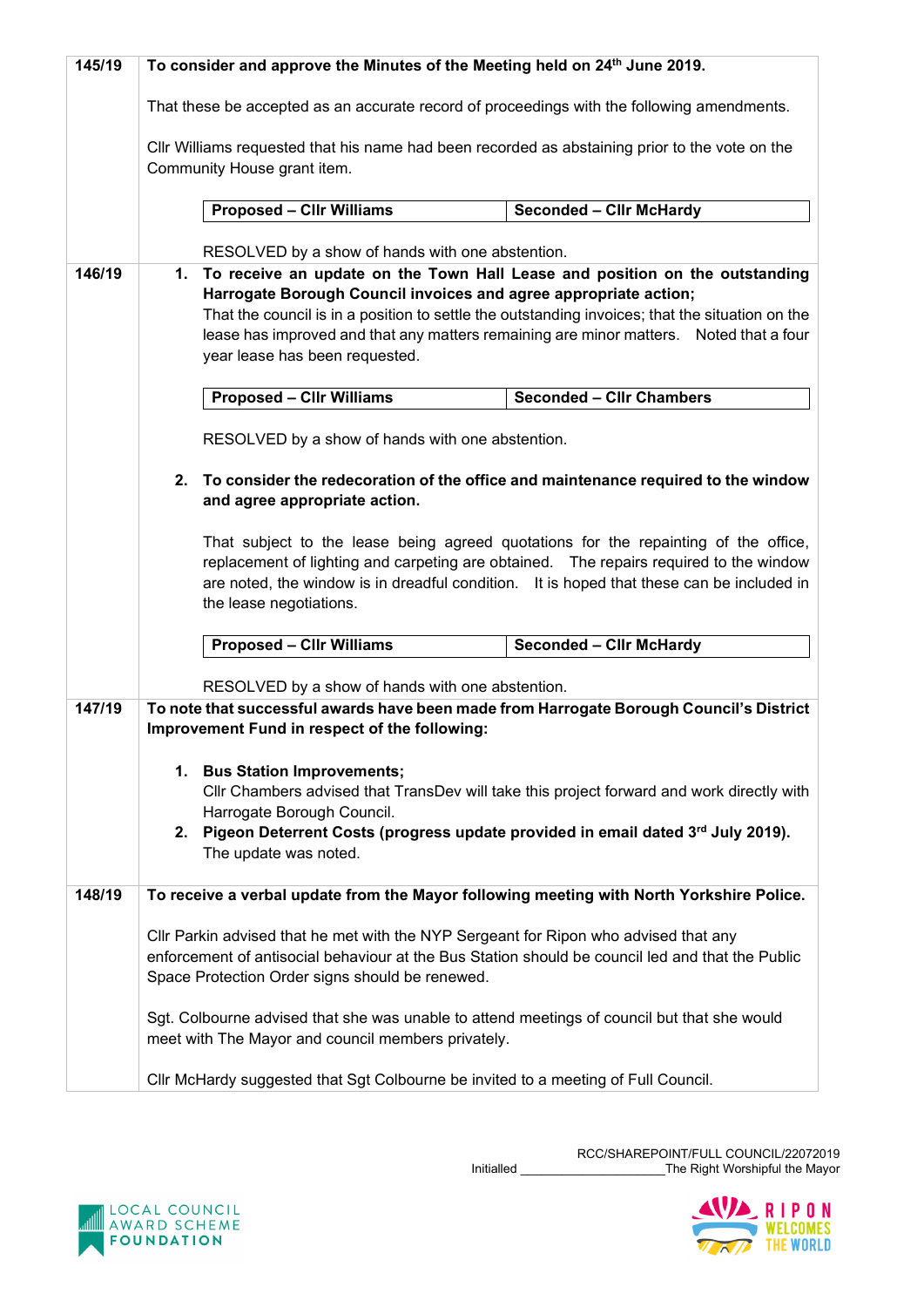| 149/19 | To consider the following matters and agree appropriate action:                                                                       |                                                                                                                                                                                            |                         |                                 |                                                                                              |
|--------|---------------------------------------------------------------------------------------------------------------------------------------|--------------------------------------------------------------------------------------------------------------------------------------------------------------------------------------------|-------------------------|---------------------------------|----------------------------------------------------------------------------------------------|
|        |                                                                                                                                       |                                                                                                                                                                                            |                         |                                 |                                                                                              |
|        |                                                                                                                                       | 1. Mildew on Notice Board (s) around the City;                                                                                                                                             |                         |                                 |                                                                                              |
|        |                                                                                                                                       | That the Clerk arranges for the boards to be cleaned.                                                                                                                                      |                         |                                 |                                                                                              |
|        |                                                                                                                                       | <b>Proposed - Cllr Williams</b>                                                                                                                                                            |                         |                                 | <b>Seconded - Cllr McHardy</b>                                                               |
|        |                                                                                                                                       | RESOLVED by a show of hands with one abstention.                                                                                                                                           |                         |                                 |                                                                                              |
|        |                                                                                                                                       | 2. Former Library Site;                                                                                                                                                                    |                         |                                 |                                                                                              |
|        |                                                                                                                                       |                                                                                                                                                                                            |                         |                                 | That Cllr Chambers raises the untidiness of this site with HBC Planning, requesting that     |
|        |                                                                                                                                       |                                                                                                                                                                                            |                         |                                 | the owner is required to tidy up the appearance. That the Council seek permission from       |
|        |                                                                                                                                       |                                                                                                                                                                                            |                         |                                 | the site owner to place advertising posters/boarding on the fencing and that a sum of up     |
|        |                                                                                                                                       | to £200 is authorised to be incurred on this matter.                                                                                                                                       |                         | <b>Seconded - Cllr Davis</b>    |                                                                                              |
|        |                                                                                                                                       | <b>Proposed - Cllr Williams</b>                                                                                                                                                            |                         |                                 |                                                                                              |
|        |                                                                                                                                       | RESOLVED by a show of hands with one abstention and one against.                                                                                                                           |                         |                                 |                                                                                              |
|        |                                                                                                                                       | 3. Benches in the Market Place;                                                                                                                                                            |                         |                                 |                                                                                              |
|        |                                                                                                                                       |                                                                                                                                                                                            |                         |                                 | That HBC are approached to see if they can refurbish the benches in the Market Place         |
|        |                                                                                                                                       |                                                                                                                                                                                            |                         |                                 | before the UCI Cycling event. That quotes for painting and cleaning be returned for          |
|        |                                                                                                                                       | urgent review should HBC be unable to respond in time.                                                                                                                                     |                         | <b>Seconded - Cllr Horton</b>   |                                                                                              |
|        |                                                                                                                                       | <b>Proposed - Cllr Williams</b>                                                                                                                                                            |                         |                                 |                                                                                              |
|        |                                                                                                                                       | RESOLVED by a show of hands with one abstention and one against.                                                                                                                           |                         |                                 |                                                                                              |
|        |                                                                                                                                       | 4. Ponden Mill;                                                                                                                                                                            |                         |                                 |                                                                                              |
|        |                                                                                                                                       |                                                                                                                                                                                            |                         |                                 | That a letter is sent to the store requesting that they remove the closing down signs in the |
|        |                                                                                                                                       | window in September as they have been there for 12 months.                                                                                                                                 |                         |                                 |                                                                                              |
|        |                                                                                                                                       | <b>Proposed - Cllr Williams</b>                                                                                                                                                            |                         | <b>Seconded - Cllr Hawke</b>    |                                                                                              |
|        |                                                                                                                                       | RESOLVED by a show of hands with two abstentions.                                                                                                                                          |                         |                                 |                                                                                              |
|        |                                                                                                                                       | 5. Lack of recycling provision in the Market Square.                                                                                                                                       |                         |                                 |                                                                                              |
|        |                                                                                                                                       |                                                                                                                                                                                            |                         |                                 | That the Clerk writes to HBC to enquire whether they have any plans to upgrade the litter    |
|        |                                                                                                                                       | bins to allow recycling to be separated.<br><b>Seconded - Cllr Bate</b><br><b>Proposed - Cllr Williams</b><br>RESOLVED by a show of hands with one abstention.<br><b>Financial Matters</b> |                         |                                 |                                                                                              |
|        |                                                                                                                                       |                                                                                                                                                                                            |                         |                                 |                                                                                              |
| 150/19 |                                                                                                                                       |                                                                                                                                                                                            |                         |                                 |                                                                                              |
|        |                                                                                                                                       |                                                                                                                                                                                            |                         |                                 |                                                                                              |
|        | 1.                                                                                                                                    | To approve the list of payments and receipts for April and May 2019;                                                                                                                       |                         |                                 |                                                                                              |
|        |                                                                                                                                       | <b>Month</b>                                                                                                                                                                               | <b>Account</b>          |                                 | <b>Total</b>                                                                                 |
|        |                                                                                                                                       | April Month 1                                                                                                                                                                              | <b>HSBC</b>             |                                 | 4816.14                                                                                      |
|        |                                                                                                                                       |                                                                                                                                                                                            |                         |                                 |                                                                                              |
|        |                                                                                                                                       |                                                                                                                                                                                            | <b>Unity Trust Bank</b> |                                 | 18292.75                                                                                     |
|        |                                                                                                                                       | May Month 2                                                                                                                                                                                | <b>HSBC</b>             |                                 | 5072.67                                                                                      |
|        |                                                                                                                                       |                                                                                                                                                                                            | <b>Unity Trust Bank</b> |                                 | 22649.42                                                                                     |
|        |                                                                                                                                       | 2. To receive the income and expenditure reports for the months of April and May                                                                                                           |                         |                                 |                                                                                              |
|        |                                                                                                                                       | 2019;                                                                                                                                                                                      |                         |                                 |                                                                                              |
|        |                                                                                                                                       | 3. To note that the bank reconciliation statements for the month ending April and                                                                                                          |                         |                                 |                                                                                              |
|        |                                                                                                                                       | May 2019 have been signed by the Mayor.                                                                                                                                                    |                         |                                 |                                                                                              |
|        |                                                                                                                                       |                                                                                                                                                                                            |                         |                                 |                                                                                              |
|        | That the above items be received, noted and approved as necessary.<br><b>Seconded - Cllr Hawke</b><br><b>Proposed - Cllr Williams</b> |                                                                                                                                                                                            |                         |                                 |                                                                                              |
|        |                                                                                                                                       | RESOLVED by a unanimous show of hands.                                                                                                                                                     |                         |                                 |                                                                                              |
| 151/19 |                                                                                                                                       | To receive the Internal Audit Report dated 15 <sup>th</sup> July 2019 and agree appropriate action.                                                                                        |                         |                                 |                                                                                              |
|        |                                                                                                                                       | That the report is received and noted and that the recommendations are adopted.                                                                                                            |                         |                                 |                                                                                              |
|        |                                                                                                                                       | <b>Proposed - Cllr Martin</b>                                                                                                                                                              |                         | <b>Seconded - Cllr Chambers</b> |                                                                                              |
|        | RESOLVED by a unanimous show of hands.                                                                                                |                                                                                                                                                                                            |                         |                                 |                                                                                              |
| 152/19 |                                                                                                                                       | To receive correspondence                                                                                                                                                                  |                         |                                 |                                                                                              |
|        |                                                                                                                                       |                                                                                                                                                                                            |                         |                                 |                                                                                              |
|        | 1.                                                                                                                                    | Letter dated $27th$ June 2019 – Rt. Hon J Smith MP;                                                                                                                                        |                         |                                 |                                                                                              |
|        |                                                                                                                                       | That this be received and noted.                                                                                                                                                           |                         |                                 | RCC/SHAREPOINT/FULL COUNCIL/22072019                                                         |

Initialled \_\_\_\_\_\_\_\_\_\_\_\_\_\_\_\_\_\_\_\_\_The Right Worshipful the Mayor



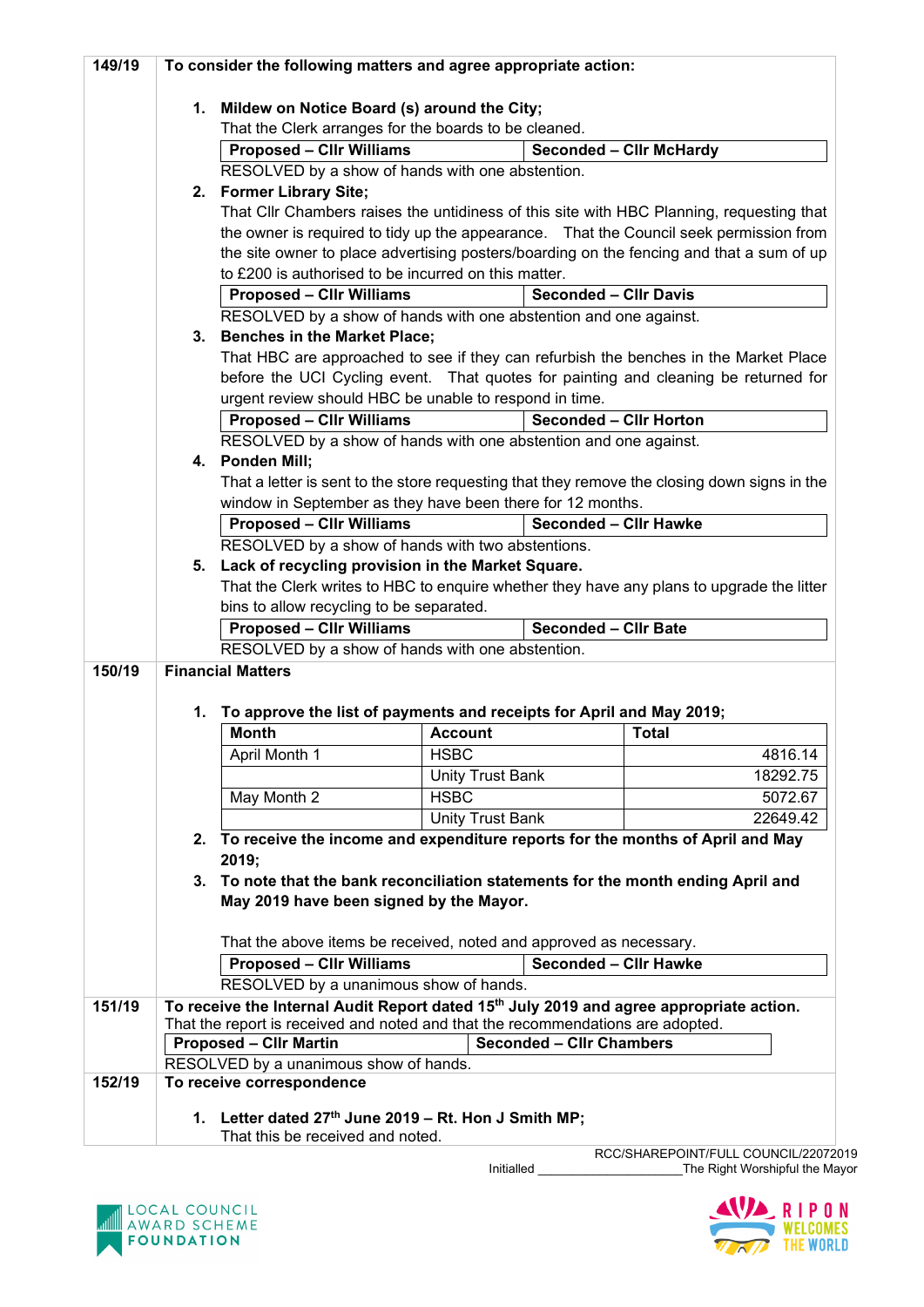|        | <b>Proposed - Cllr Williams</b>                                                          | <b>Seconded - Cllr Hawke</b>                                                                     |  |  |  |
|--------|------------------------------------------------------------------------------------------|--------------------------------------------------------------------------------------------------|--|--|--|
|        | RESOLVED by a unanimous show of hands.                                                   |                                                                                                  |  |  |  |
|        | 2.                                                                                       | NALC briefing LO9-18 - The Public Sector Bodies (websites and mobile                             |  |  |  |
|        | applications) (No.2) Accessibility Regulations 2018.                                     |                                                                                                  |  |  |  |
|        | That this be received and noted                                                          |                                                                                                  |  |  |  |
|        | <b>Proposed - CIIr Williams</b><br><b>Seconded - Cllr Horton</b>                         |                                                                                                  |  |  |  |
|        |                                                                                          |                                                                                                  |  |  |  |
|        | RESOLVED by a unanimous show of hands.                                                   |                                                                                                  |  |  |  |
|        | 3. Email dated 21 <sup>st</sup> June 2019 - Harrogate Guide;                             |                                                                                                  |  |  |  |
|        | That this be passed onto Ripon Together.                                                 |                                                                                                  |  |  |  |
|        | <b>Proposed - Cllr Craggs</b>                                                            | <b>Seconded - Cllr McHardy</b>                                                                   |  |  |  |
|        | RESOLVED by a unanimous show of hands.                                                   |                                                                                                  |  |  |  |
|        | 4. Email dated 15th July 2019 - Works to Market Place.                                   |                                                                                                  |  |  |  |
|        |                                                                                          | That this be received and noted. Noted that 1 <sup>st</sup> September is actually a Sunday.      |  |  |  |
|        | <b>Proposed - Cllr Horton</b>                                                            | <b>Seconded - Cllr Martin</b>                                                                    |  |  |  |
|        |                                                                                          |                                                                                                  |  |  |  |
|        | RESOLVED by a unanimous show of hands.                                                   |                                                                                                  |  |  |  |
| 153/19 |                                                                                          | To consider the Local Councils Award Scheme, to note progress towards the Quality                |  |  |  |
|        | Award and consider making an application.                                                |                                                                                                  |  |  |  |
|        |                                                                                          | That the council agrees to make an application for the Quality Award. It was noted that the      |  |  |  |
|        | Council meet 13/18ths of the criteria. Thanks to the Clerk.                              |                                                                                                  |  |  |  |
|        | <b>Proposed - Cllr Martin</b>                                                            | <b>Seconded - Cllr Bate</b>                                                                      |  |  |  |
|        | RESOLVED by a unanimous show of hands.                                                   |                                                                                                  |  |  |  |
| 154/19 | To receive an update from Visit Harrogate and agree appropriate action.                  |                                                                                                  |  |  |  |
|        | That this be received and noted.                                                         |                                                                                                  |  |  |  |
|        | <b>Seconded - Clir McHardy</b><br><b>Proposed - Cllr Williams</b>                        |                                                                                                  |  |  |  |
|        | RESOLVED by a unanimous show of hands.                                                   |                                                                                                  |  |  |  |
|        |                                                                                          |                                                                                                  |  |  |  |
| 155/19 | action.                                                                                  | To consider the provision of Hornblower Promotional Material and agree appropriate               |  |  |  |
|        |                                                                                          |                                                                                                  |  |  |  |
|        |                                                                                          | That the council explore purchasing a 'token' for distribution by the hornblowing team. Noted    |  |  |  |
|        |                                                                                          | that discussions with the Rotary Club regarding them collecting on the Market Square in the      |  |  |  |
|        |                                                                                          | evenings had taken place with an agreement in principle that a share of contributions made would |  |  |  |
|        | be donated to the Christmas Lights appeal.                                               |                                                                                                  |  |  |  |
|        |                                                                                          | Other promotional material to be explored with a suggestion that the 36 bus might be used to     |  |  |  |
|        | advertise.                                                                               |                                                                                                  |  |  |  |
|        | <b>Proposed - Cllr Williams</b>                                                          | <b>Seconded - Cllr Martin</b>                                                                    |  |  |  |
|        | RESOLVED by a unanimous show of hands.                                                   |                                                                                                  |  |  |  |
| 156/19 | To consider repainting the Mayoral Lampost and agree appropriate action.                 |                                                                                                  |  |  |  |
|        | That NYCC be instructed to obtain a quotation.                                           |                                                                                                  |  |  |  |
|        | <b>Proposed - Cllr Williams</b>                                                          | <b>Seconded - Cllr Bate</b>                                                                      |  |  |  |
|        | RESOLVED by a unanimous show of hands.                                                   |                                                                                                  |  |  |  |
| 157/19 |                                                                                          |                                                                                                  |  |  |  |
|        | To consider reopening the 2019 Small Grants Scheme and to consider the terms of award.   |                                                                                                  |  |  |  |
|        | Cllr Martin left the meeting at 7:33pm and did not take part in this item.               |                                                                                                  |  |  |  |
|        |                                                                                          |                                                                                                  |  |  |  |
|        | That grants be awarded to Ripon Community Poppy Project and Ripon Together in the sum of |                                                                                                  |  |  |  |
|        | £1,000 each.                                                                             |                                                                                                  |  |  |  |
|        | <b>Proposed - Cllr Williams</b>                                                          | <b>Seconded - Cllr McHardy</b>                                                                   |  |  |  |
|        | RESOLVED by a unanimous show of hands.                                                   |                                                                                                  |  |  |  |
|        |                                                                                          |                                                                                                  |  |  |  |
|        | Cllr Martin returned to the meeting at 19:37                                             |                                                                                                  |  |  |  |



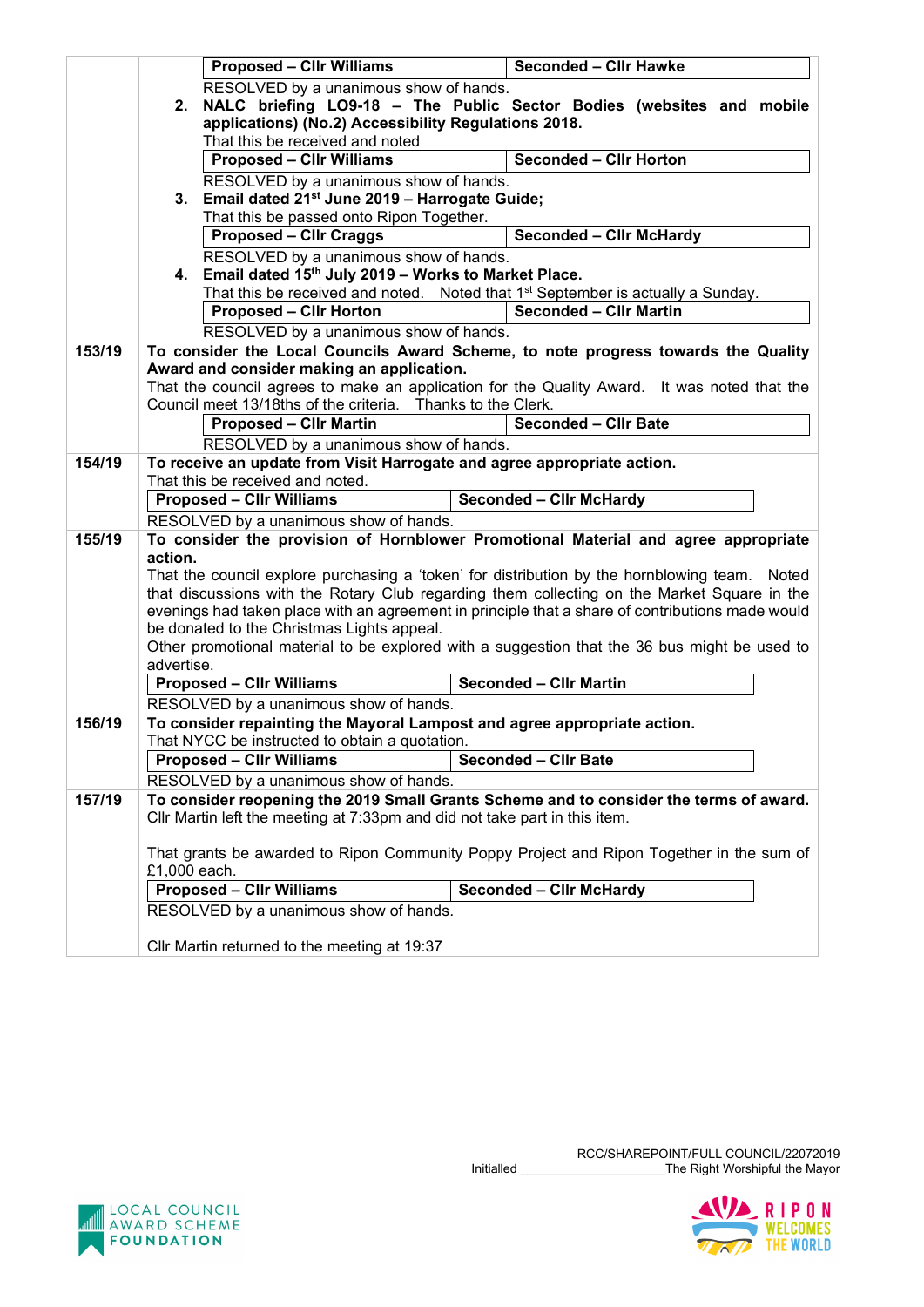| 158/19 | <b>Planning matters</b>                                                                                                                                                                                                                                                                                                                                                         |                                                                                                                                                                                                                                                                                                                                                      |  |  |
|--------|---------------------------------------------------------------------------------------------------------------------------------------------------------------------------------------------------------------------------------------------------------------------------------------------------------------------------------------------------------------------------------|------------------------------------------------------------------------------------------------------------------------------------------------------------------------------------------------------------------------------------------------------------------------------------------------------------------------------------------------------|--|--|
|        | 1. To receive the Planning Appendix.<br>2. Planning applications as listed below to be considered and responses agreed to the<br>consultations being carried out by the Planning Authority:<br>Details of all planning applications listed below can be viewed online prior to the<br>meeting at:<br>http://www.harrogate.gov.uk/plan/Pages/New%20Plan/Find-an-application.aspx |                                                                                                                                                                                                                                                                                                                                                      |  |  |
|        |                                                                                                                                                                                                                                                                                                                                                                                 |                                                                                                                                                                                                                                                                                                                                                      |  |  |
|        |                                                                                                                                                                                                                                                                                                                                                                                 |                                                                                                                                                                                                                                                                                                                                                      |  |  |
|        | 19/00323/BRPC15                                                                                                                                                                                                                                                                                                                                                                 | 16/04838/FULMAJ                                                                                                                                                                                                                                                                                                                                      |  |  |
|        |                                                                                                                                                                                                                                                                                                                                                                                 | Land comprising field at 431775 471428 Ailcey Road, Ripon                                                                                                                                                                                                                                                                                            |  |  |
|        |                                                                                                                                                                                                                                                                                                                                                                                 | No additional comments on this application as it has been reviewed<br>previously.                                                                                                                                                                                                                                                                    |  |  |
|        |                                                                                                                                                                                                                                                                                                                                                                                 | <b>Proposed - Cllr Williams</b><br><b>Seconded - Cllr Hawke</b>                                                                                                                                                                                                                                                                                      |  |  |
|        |                                                                                                                                                                                                                                                                                                                                                                                 | RESOLVED by a unanimous show of hands.                                                                                                                                                                                                                                                                                                               |  |  |
|        | 18/04504/OUTMAJ                                                                                                                                                                                                                                                                                                                                                                 | 2 Hutton Bank, Ripon, North Yorkshire                                                                                                                                                                                                                                                                                                                |  |  |
|        |                                                                                                                                                                                                                                                                                                                                                                                 | Outline planning application for erection of 37 dwellings<br>(details of access and layout submitted) together with the<br>creation of serviced employment plots (B1c use class)<br>*revised layout submitted*<br>Comments as previously.                                                                                                            |  |  |
|        |                                                                                                                                                                                                                                                                                                                                                                                 | <b>Proposed - CIIr Williams</b><br><b>Seconded - Cllr McHardy</b>                                                                                                                                                                                                                                                                                    |  |  |
|        | 19/02855/DVCMAJ                                                                                                                                                                                                                                                                                                                                                                 | RESOLVED by a unanimous show of hands.<br>Juniper Grove Development, Juniper Grove, Ripon, North<br>Yorkshire                                                                                                                                                                                                                                        |  |  |
|        |                                                                                                                                                                                                                                                                                                                                                                                 | Risk assessment of planning permission 18/04160/DVCMAJ -<br>variation of conditions 1 (approved plans), 7 (highway details),<br>9 (electric vehicle infrastructure) and 10 (landscaping) of<br>planning<br>permission 17/05396/DVCMAJ to<br>allow<br>for<br>alterations to elevations and floorplans and approval of<br>details prior to occupation. |  |  |
|        |                                                                                                                                                                                                                                                                                                                                                                                 | No comment.                                                                                                                                                                                                                                                                                                                                          |  |  |
|        |                                                                                                                                                                                                                                                                                                                                                                                 | <b>Seconded - Cllr Hawke</b><br><b>Proposed - Cllr Williams</b>                                                                                                                                                                                                                                                                                      |  |  |
|        |                                                                                                                                                                                                                                                                                                                                                                                 | RESOLVED by a unanimous show of hands.                                                                                                                                                                                                                                                                                                               |  |  |
|        | 19/02526/FULMAJ                                                                                                                                                                                                                                                                                                                                                                 | The Old Lecture Building, College Road, Ripon, HG4 2HD                                                                                                                                                                                                                                                                                               |  |  |
|        |                                                                                                                                                                                                                                                                                                                                                                                 | Conversion of existing building to form 8 No. dwellings and<br>erection of 5 No dwellings.                                                                                                                                                                                                                                                           |  |  |
|        |                                                                                                                                                                                                                                                                                                                                                                                 | That the Council support this application.                                                                                                                                                                                                                                                                                                           |  |  |



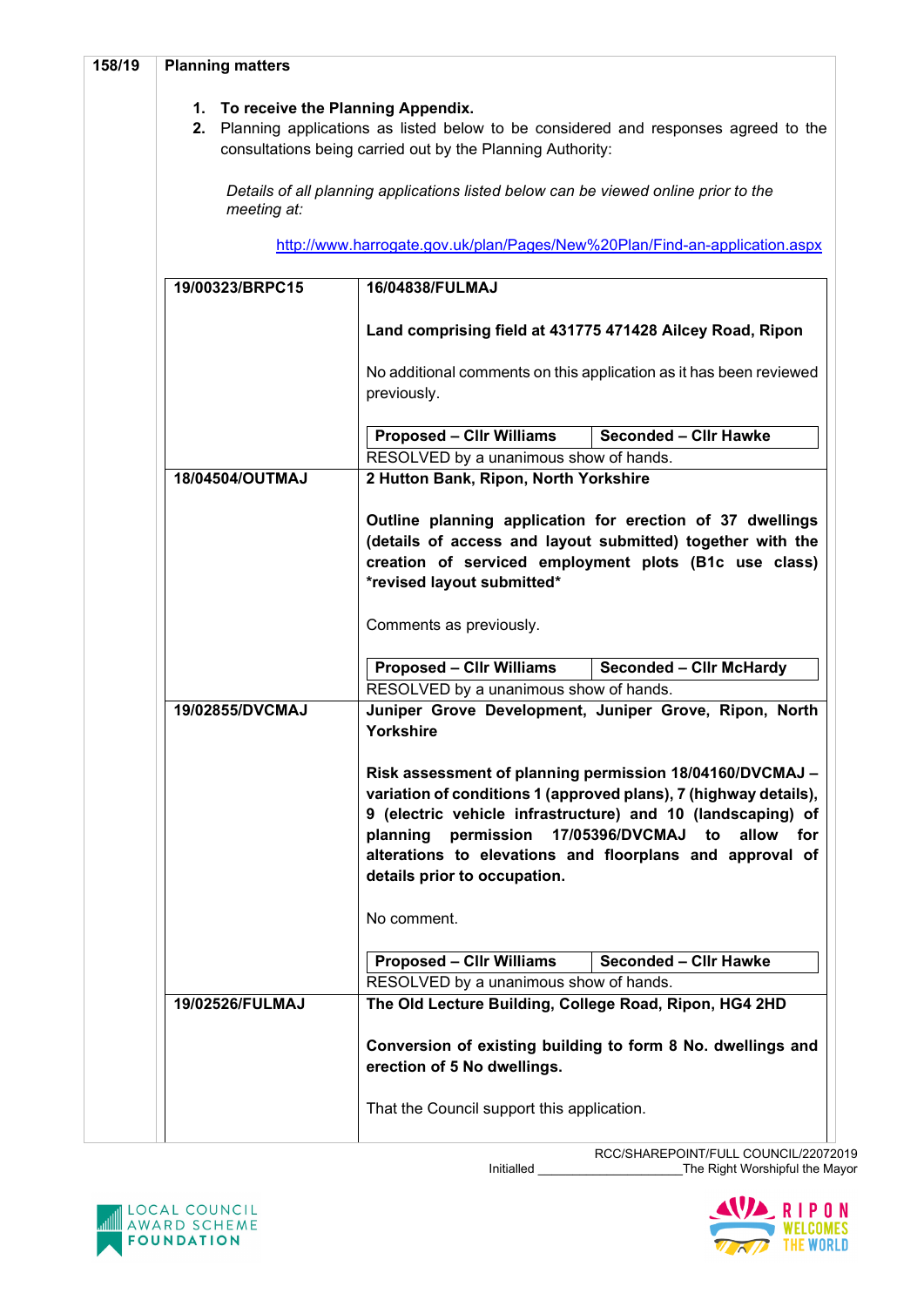|        |                                                                                                  | <b>Proposed - Cllr Chambers</b><br><b>Seconded - Cllr Williams</b> |                                                                  |                                                                                                                                                                                        |  |  |
|--------|--------------------------------------------------------------------------------------------------|--------------------------------------------------------------------|------------------------------------------------------------------|----------------------------------------------------------------------------------------------------------------------------------------------------------------------------------------|--|--|
|        |                                                                                                  | RESOLVED by a unanimous show of hands.                             |                                                                  |                                                                                                                                                                                        |  |  |
|        | 19/01922/COU                                                                                     | 9 Kirkgate, Ripon, North Yorkshire, HG4 1PA                        |                                                                  |                                                                                                                                                                                        |  |  |
|        |                                                                                                  |                                                                    |                                                                  |                                                                                                                                                                                        |  |  |
|        |                                                                                                  |                                                                    |                                                                  | Change of use from (A1) retail to (Sui Generis) Gaming                                                                                                                                 |  |  |
|        |                                                                                                  | Arcade.                                                            |                                                                  |                                                                                                                                                                                        |  |  |
|        |                                                                                                  |                                                                    |                                                                  |                                                                                                                                                                                        |  |  |
|        |                                                                                                  |                                                                    |                                                                  | That Cllr McHardy requests that this application be heard by more                                                                                                                      |  |  |
|        |                                                                                                  | than one officer at HBC.                                           |                                                                  | That a decision on this matter be                                                                                                                                                      |  |  |
|        |                                                                                                  |                                                                    |                                                                  | deferred until the meeting on 5 <sup>th</sup> August 2019 to allow additional                                                                                                          |  |  |
|        |                                                                                                  |                                                                    | information to be obtained.                                      |                                                                                                                                                                                        |  |  |
|        |                                                                                                  |                                                                    |                                                                  |                                                                                                                                                                                        |  |  |
|        |                                                                                                  |                                                                    | <b>Proposed - CIIr Williams</b><br><b>Seconded - Cllr Craggs</b> |                                                                                                                                                                                        |  |  |
|        |                                                                                                  |                                                                    | RESOLVED by a unanimous show of hands.                           |                                                                                                                                                                                        |  |  |
|        |                                                                                                  |                                                                    |                                                                  |                                                                                                                                                                                        |  |  |
|        |                                                                                                  |                                                                    |                                                                  |                                                                                                                                                                                        |  |  |
|        |                                                                                                  |                                                                    |                                                                  |                                                                                                                                                                                        |  |  |
| 159/19 |                                                                                                  |                                                                    |                                                                  | To consider passing a resolution under the Public Bodies (Admission to Meetings) Act                                                                                                   |  |  |
|        |                                                                                                  |                                                                    |                                                                  | 1960 (as extended by s.100 of the Local Government Act 1972), that the public and                                                                                                      |  |  |
|        |                                                                                                  |                                                                    |                                                                  | accredited representatives of newspapers be excluded from the meeting for the following                                                                                                |  |  |
|        |                                                                                                  |                                                                    |                                                                  | item of business on the grounds that it involves the likely disclosure of exempt information<br>as defined in Part 1 of Schedule 12A of the Local Government Act 1972 by virtue of the |  |  |
|        | paragraph specified against the item.                                                            |                                                                    |                                                                  |                                                                                                                                                                                        |  |  |
|        | That this resolution be passed.                                                                  |                                                                    |                                                                  |                                                                                                                                                                                        |  |  |
|        | <b>Proposed - Cllr Williams</b>                                                                  |                                                                    | <b>Seconded - Cllr Horton</b>                                    |                                                                                                                                                                                        |  |  |
|        | RESOLVED by a unanimous show of hands.                                                           |                                                                    |                                                                  |                                                                                                                                                                                        |  |  |
| 160/19 | To receive a verbal update on Events and agree appropriate action.                               |                                                                    |                                                                  |                                                                                                                                                                                        |  |  |
|        |                                                                                                  |                                                                    |                                                                  | Cllr Williams advised that our Event Management contractor had reported that progress had                                                                                              |  |  |
|        | been made on RCC events.                                                                         |                                                                    |                                                                  |                                                                                                                                                                                        |  |  |
|        |                                                                                                  |                                                                    |                                                                  | That the Events Committee be authorised to appoint an Events Management Provider as                                                                                                    |  |  |
|        |                                                                                                  |                                                                    |                                                                  | required in respect of the events scheduled in the remainder of 2019 and those timetabled for                                                                                          |  |  |
|        | 2020 (reference was made to the Terms of Reference for the Events Committee).                    |                                                                    |                                                                  |                                                                                                                                                                                        |  |  |
|        | <b>Proposed - Clir McHardy</b>                                                                   |                                                                    | <b>Seconded - Cllr Chambers</b>                                  |                                                                                                                                                                                        |  |  |
|        | RESOLVED by a unanimous show of hands.                                                           |                                                                    |                                                                  |                                                                                                                                                                                        |  |  |
| 161/19 | To receive an update on the Bus Service and agree appropriate action.                            |                                                                    |                                                                  |                                                                                                                                                                                        |  |  |
|        | That the tender period be re-opened with a closing date of 16 <sup>th</sup> August 2019.         |                                                                    |                                                                  |                                                                                                                                                                                        |  |  |
|        | <b>Proposed - Cllr Horton</b>                                                                    |                                                                    | <b>Seconded - Clir McHardy</b>                                   |                                                                                                                                                                                        |  |  |
|        | RESOLVED by a unanimous show of hands.                                                           |                                                                    |                                                                  |                                                                                                                                                                                        |  |  |
| 162/19 |                                                                                                  |                                                                    |                                                                  | To receive an update on Christmas Lights and Lighting around the Market Square and                                                                                                     |  |  |
|        | agree appropriate action.                                                                        |                                                                    |                                                                  |                                                                                                                                                                                        |  |  |
|        | That NYCC are engaged to provide checks and repairs on the RCC Christmas lighting                |                                                                    |                                                                  |                                                                                                                                                                                        |  |  |
|        | infrastructure up to a sum of £2,000;                                                            |                                                                    |                                                                  |                                                                                                                                                                                        |  |  |
|        | That the old RCC Christmas lights in storage at the contractor's premises are scrapped;          |                                                                    |                                                                  |                                                                                                                                                                                        |  |  |
|        | Cllr McHardy left the meeting at 8:49pm.                                                         |                                                                    |                                                                  |                                                                                                                                                                                        |  |  |
|        | That three providers are requested to provide quotations including clear detailed images of what |                                                                    |                                                                  |                                                                                                                                                                                        |  |  |
|        | would be provided for a core set of Christmas lights for options of a)£15,000; b)£20,000;        |                                                                    |                                                                  |                                                                                                                                                                                        |  |  |
|        | c)£25,000.                                                                                       |                                                                    |                                                                  |                                                                                                                                                                                        |  |  |
|        | Cllr Chambers advised that this should be a standing agenda item in February/March of each       |                                                                    |                                                                  |                                                                                                                                                                                        |  |  |
|        | year.                                                                                            |                                                                    |                                                                  |                                                                                                                                                                                        |  |  |
|        |                                                                                                  |                                                                    |                                                                  |                                                                                                                                                                                        |  |  |
|        |                                                                                                  |                                                                    |                                                                  |                                                                                                                                                                                        |  |  |
|        | <b>Proposed - Cllr Williams</b><br>RESOLVED by a unanimous show of hands.                        |                                                                    | <b>Seconded - Clir McHardy</b>                                   |                                                                                                                                                                                        |  |  |

Initialled \_\_\_\_\_\_\_\_\_\_\_\_\_\_\_\_\_\_\_\_\_The Right Worshipful the Mayor



RCC/SHAREPOINT/FULL COUNCIL/22072019